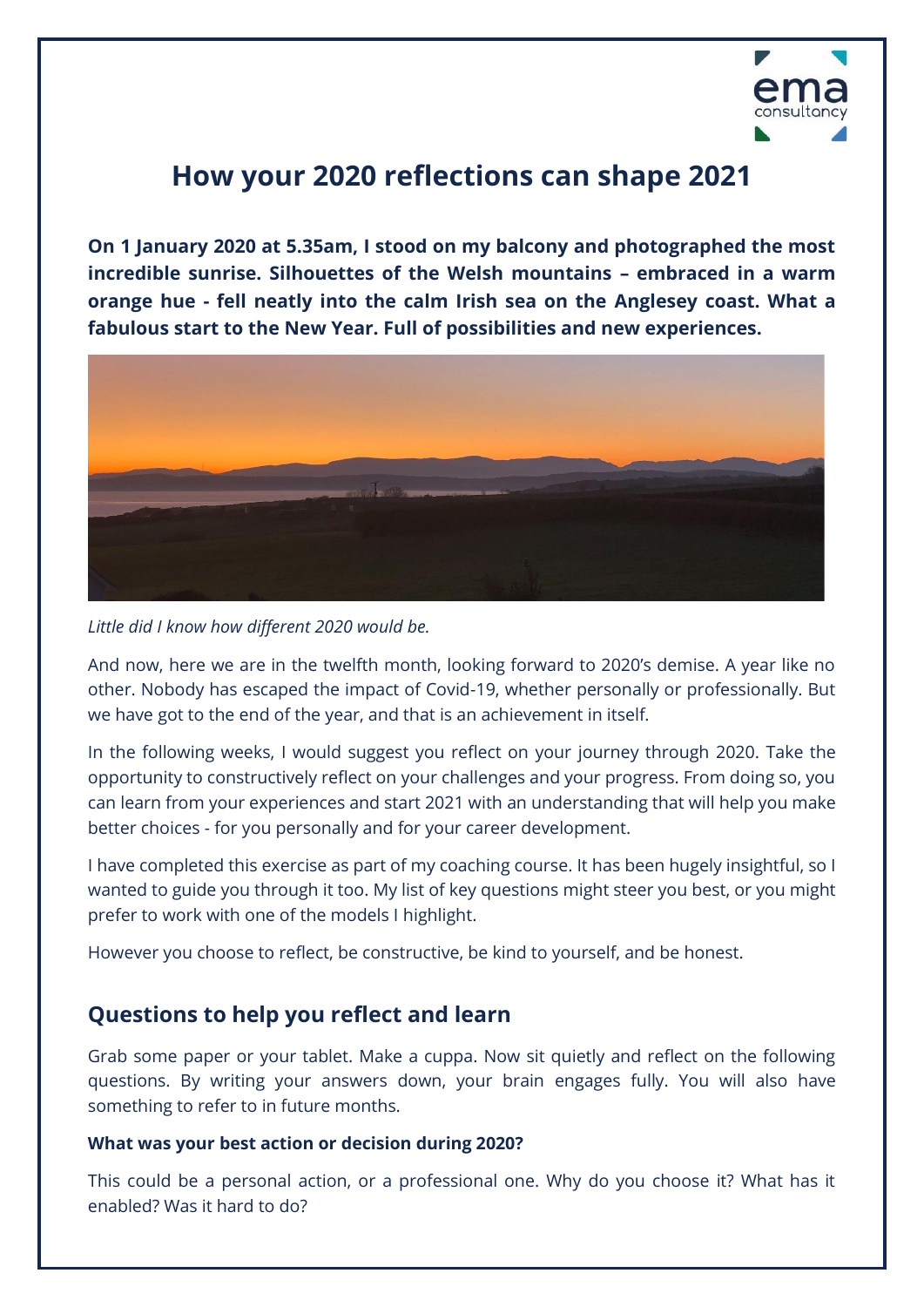### **Have you done something in 2020 that made you feel proud?**

Was it an action, an experience, or something you were involved in? Think about why you are so proud and how that feels to you.

### **With the benefit of hindsight, how would you have handled 2020 differently?**

Think about the decisions you have made and how you reacted to events around you. Has this impacted on others? Could your different actions have changed an outcome?

### **What can you learn from 2020 to take forward into 2021?**

Again, reflect on your personal situation as well as your professional progress. How do you intend to act on these learnings? Do you need to create a plan or establish a timeframe?

### **What has been the greatest personal lesson for you in 2020?**

This might concern your family and friends, or it might relate to your personal character and how you learnt to handle a situation. Why do you choose this example?

### **What was the biggest risk you took in 2020?**

Taking risks can be a positive thing. And if it doesn't work, you can always learn from it. Why was it a risk for you? Now you know the outcome, does it still seem as risky?

### **What advice would you give yourself for 2021?**

This might be a bullet list of points or a short letter to yourself. By writing it down, you can refer to it in future months.

### **Reflection using the Wheel of Life**

You might prefer to use a visual structure to guide your reflection. The Wheel of Life is one of my favourites.

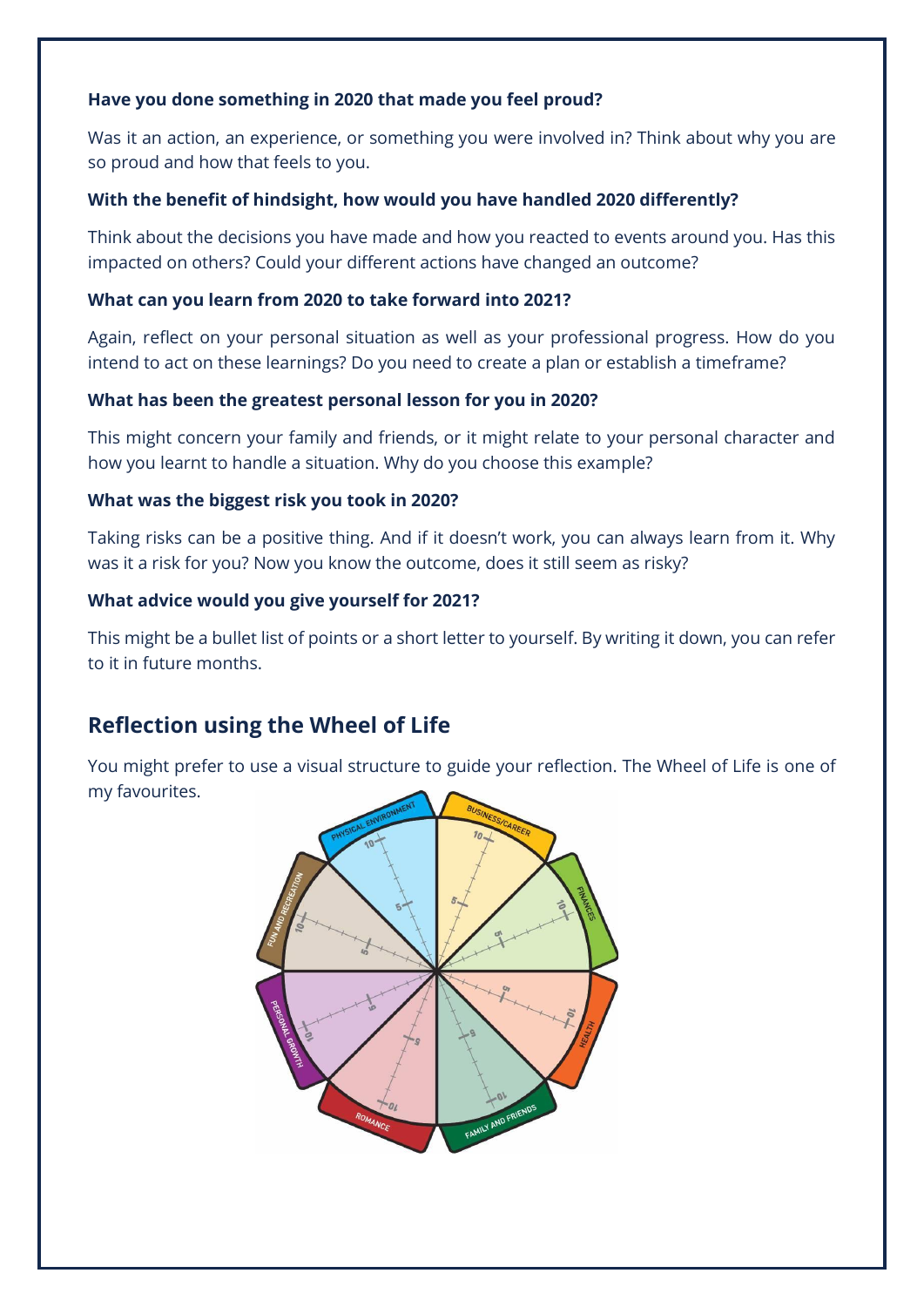The wheel is a reminder that, to progress smoothly, your life must be balanced. Many different areas will matter to you. These might include your career, personal relationships, your health, and your finances.

Sit quietly and consider each area in turn:

*How happy are you with this area, scoring from one to ten?*

*What changes could you make to increase your score?*

*What action does this require during 2021?*

By assessing how happy you are with each area (and what you can do to improve the situation), you identify where to focus future efforts. A more circular 'wheel' ensures a more balanced life.

Be kind to yourself though. It has been a tough year and we have all taken knocks in different areas of our lives. We must now learn how to positively move forward from here.

## **Try Gibbs' Reflective Cycle**

A five-stage cycle, Gibbs has been a staple of coaching for many decades. Designed to help you reflect on key situations, returning to it in future months lets you assess your progress.



### **Step 1: Description**

Consider questions such as: What has happened? Who was involved? What did you do?

### **Step 2: Feeling**

Consider questions such as: How did you (and others) feel before, during, and after the event?

### **Step 3: Evaluation**

Consider questions such as: What was positive about the situation? And what was negative? What did it teach you?